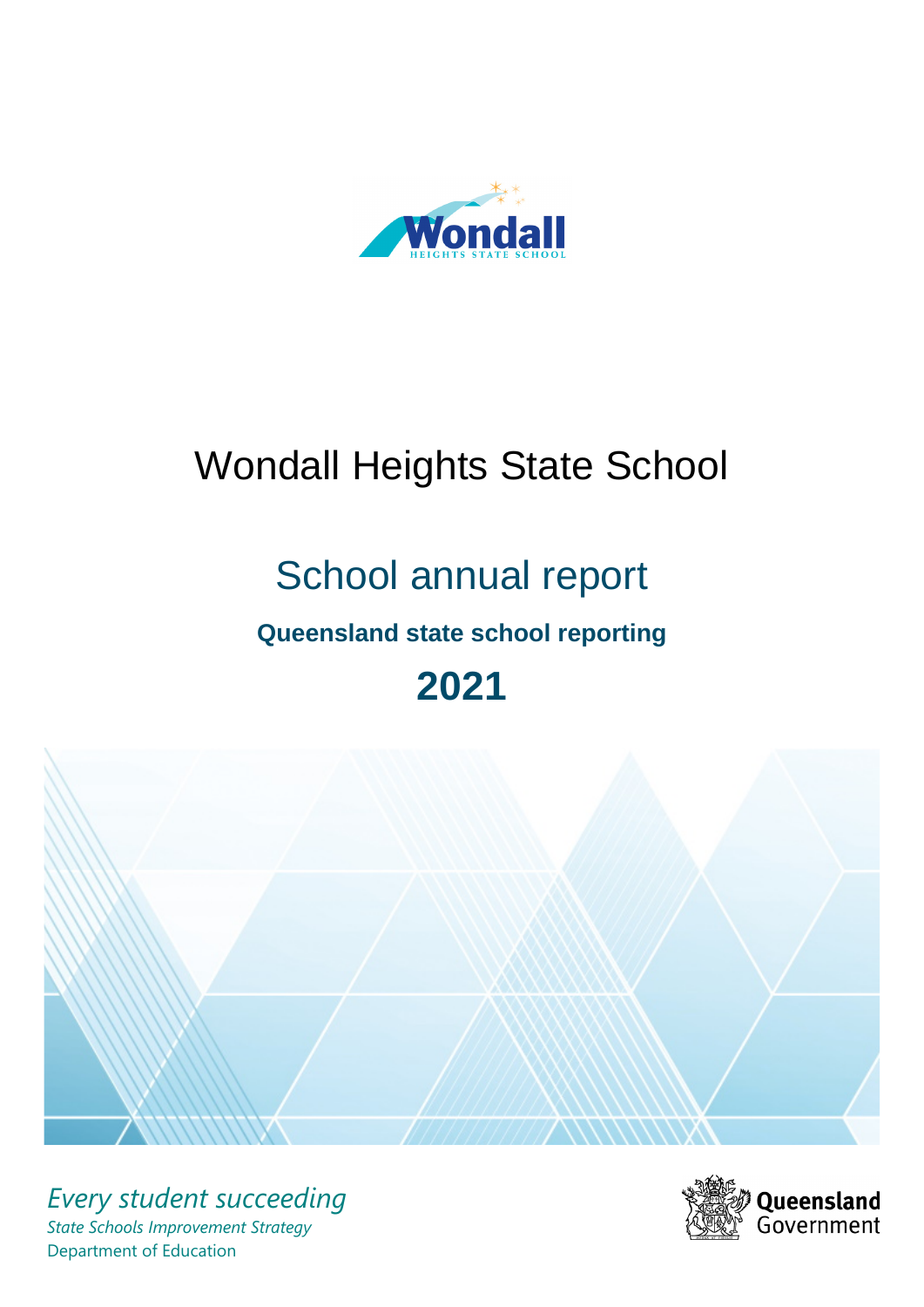**OFFICIAL – Public** Published as information source only. Public information used to create this report may not appear in this format in the public domain Please refer to disclaimer information.

#### **Contact details**

| <b>Postal Address</b> | PO Box 9010 Wynnum Plaza Wynnum West<br>4178 |
|-----------------------|----------------------------------------------|
| <b>Phone</b>          | (07) 3906 6444                               |
| Fax                   | $(07)$ 3906 6400                             |
| Email                 | principal@wondallheightsss.eq.edu.au         |
| Website               | https://wondallheightsss.eg.edu.au           |

#### **Disclaimer**

The materials presented in this report are distributed by the Department of Education (the department) as an information source only.

The information and data in this report is subject to change without notice.

The department makes no statements, representations, or warranties about the accuracy or completeness of, and you should not rely on, any information contained in this report.

The department disclaim all responsibility and all liability (including without limitation, liability in negligence) for all expenses, losses, damages and costs you might incur as a<br>result of the information in this report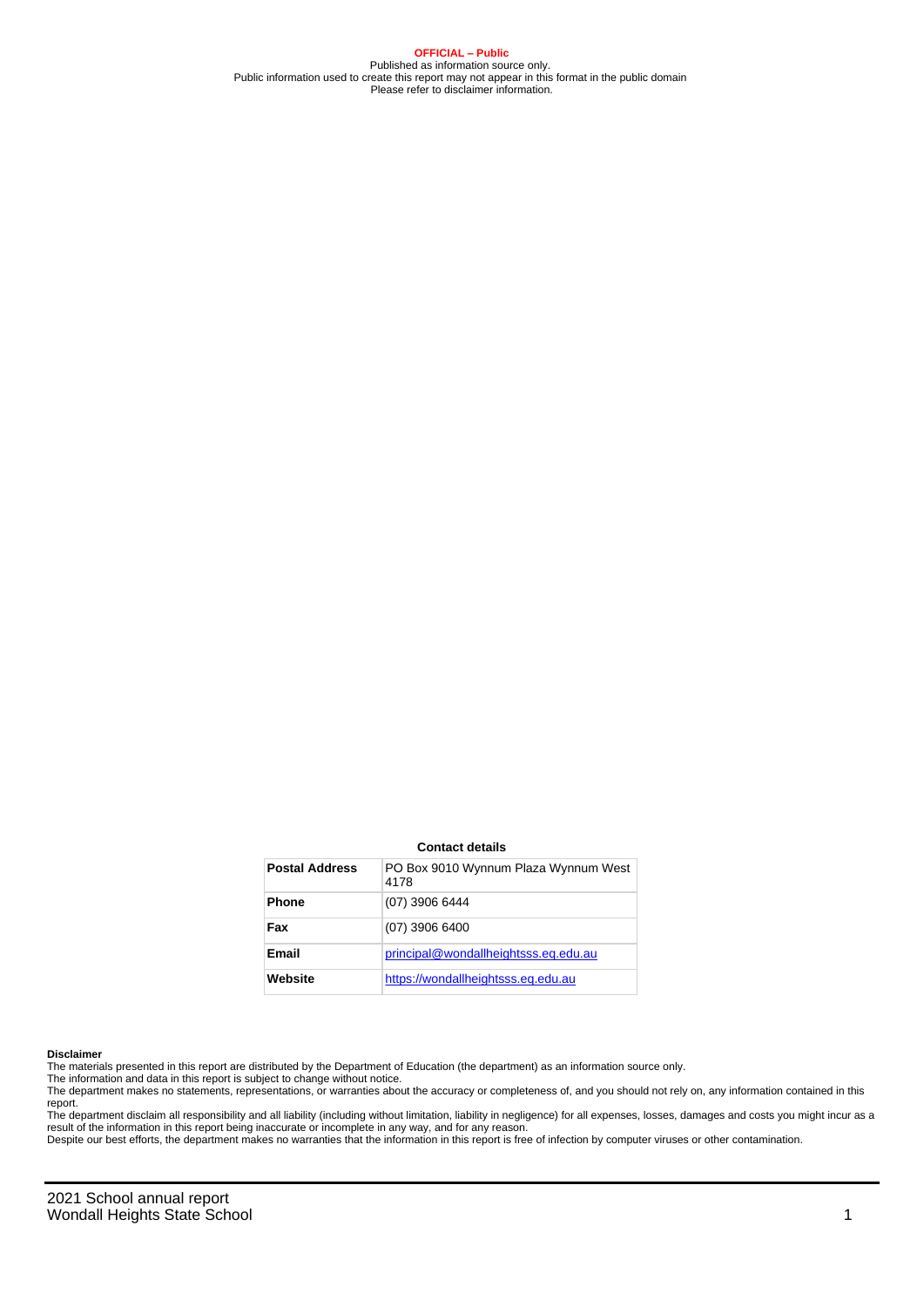| School context                   |                                                                                                                                                                                              |
|----------------------------------|----------------------------------------------------------------------------------------------------------------------------------------------------------------------------------------------|
| Coeducational or single sex      | Coeducational                                                                                                                                                                                |
| <b>Independent Public School</b> | Yes                                                                                                                                                                                          |
| Year levels offered in 2021      | Prep Year - Year 6                                                                                                                                                                           |
| Webpages                         | Additional information about Queensland state schools is located on the:<br>My School website<br>Queensland Government data website<br>Queensland Government schools directory website.<br>٠ |

# **Characteristics of the student body**

### **Student enrolments**

#### **Table 1: Student enrolments by year level**

|                   |      | <b>February</b> |      |      | <b>August</b> |      |
|-------------------|------|-----------------|------|------|---------------|------|
| Year Level        | 2019 | 2020            | 2021 | 2019 | 2020          | 2021 |
| <b>Prep Year</b>  | 124  | 111             | 104  | 119  | 110           | 101  |
| Year 1            | 111  | 114             | 110  | 110  | 116           | 107  |
| Year 2            | 88   | 113             | 116  | 90   | 114           | 114  |
| Year <sub>3</sub> | 80   | 88              | 112  | 80   | 86            | 108  |
| Year 4            | 102  | 77              | 89   | 100  | 77            | 87   |
| Year 5            | 99   | 96              | 74   | 98   | 92            | 73   |
| Year <sub>6</sub> | 99   | 97              | 90   | 98   | 95            | 88   |
| <b>Total</b>      | 703  | 696             | 695  | 695  | 690           | 678  |

Notes

1. Student counts include headcount of all full- and part-time students at the school.

### **Average class sizes**

#### **Table 2: Average class size information for each phase of schooling**

| <b>Year Levels</b> | 2019 | 2020 | 2021 |
|--------------------|------|------|------|
| Prep – Year 3      | 24   | つつ   | 22   |
| Year 4 – Year 6    | 25   | 26.  | 27   |

Notes

1. Classes are measured against the target of 25 students per teacher in Prep to Year 3 and Years 11 to 12, and target of 28 students per teacher in Years 4 to 10. Where composite classes exist across cohorts (e.g. Year 3/4) the class size targets would be the lower cohort target.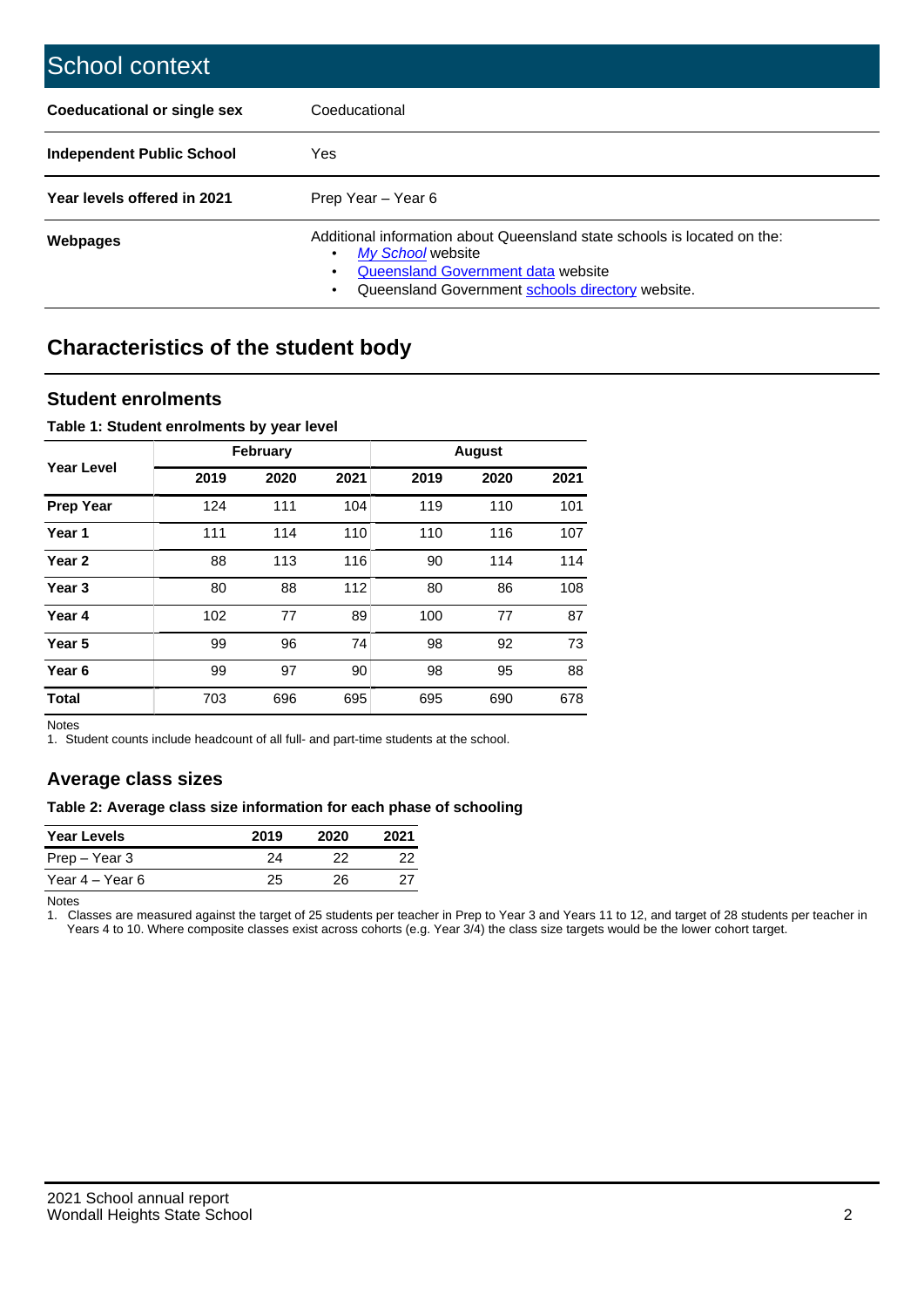## **Respectful relationships education**

To support students' learning, health and wellbeing all state schools are required to implement respectful relationships education through the Prep to Year 10 Australian Curriculum: Health and Physical Education and/or through school pastoral care programs across Prep to Year 12.

### **Parent, student and staff satisfaction**

Tables 3–5 show selected items from the Parent/Caregiver, Student and Staff School Opinion Surveys. In response to the COVID-19 health emergency, the annual school opinion surveys of students, teachers and staff were not administered in 2020. A new time series started in 2021 and data from this collection is not considered directly comparable with earlier collections due to significant methodology changes.

For state level information go to the **[School Opinion Survey](https://qed.qld.gov.au/publications/reports/statistics/schooling/schools/schoolopinionsurvey) webpage**.

#### **Table 3: Parent/Caregiver Survey**

| Percentage of parents/caregivers who agree <sup>1</sup> that:                                               | 2019   | 2020 | 2021  |
|-------------------------------------------------------------------------------------------------------------|--------|------|-------|
| This is a good school.                                                                                      | 93.3%  |      | 91.0% |
| My child likes being at this school. <sup>2</sup>                                                           | 97.4%  |      | 91.1% |
| My child feels safe at this school. <sup>2</sup>                                                            | 96.1%  |      | 85.7% |
| My child's learning needs are being met at this school. <sup>2</sup>                                        | 92.0%  |      | 86.7% |
| My child is making good progress at this school. <sup>2</sup>                                               | 93.4%  |      | 91.7% |
| Teachers at this school expect my child to do his or her best. <sup>2</sup>                                 | 100.0% |      | 97.2% |
| Teachers at this school provide my child with useful feedback about his or her school<br>work. <sup>2</sup> | 95.9%  |      | 92.7% |
| Teachers at this school motivate my child to learn. <sup>2</sup>                                            | 93.4%  |      | 94.4% |
| Teachers at this school treat students fairly. <sup>2</sup>                                                 | 91.9%  |      | 89.0% |
| can talk to my child's teachers about my concerns. <sup>2</sup>                                             | 93.4%  |      | 92.4% |
| This school works with me to support my child's learning. <sup>2</sup>                                      | 89.0%  |      | 90.1% |
| This school takes parents' opinions seriously. <sup>2</sup>                                                 | 90.0%  |      | 77.4% |
| Student behaviour is well managed at this school. <sup>2</sup>                                              | 86.3%  |      | 76.2% |
| This school looks for ways to improve. <sup>2</sup>                                                         | 94.4%  |      | 89.6% |
| This school is well maintained. <sup>2</sup>                                                                | 94.7%  |      | 94.4% |

Notes

1. Agree represents the percentage of respondents who Somewhat Agree, Agree or Strongly Agree with the statement.

2. Nationally agreed parents/caregiver items.

3. DW = Data withheld to ensure confidentiality.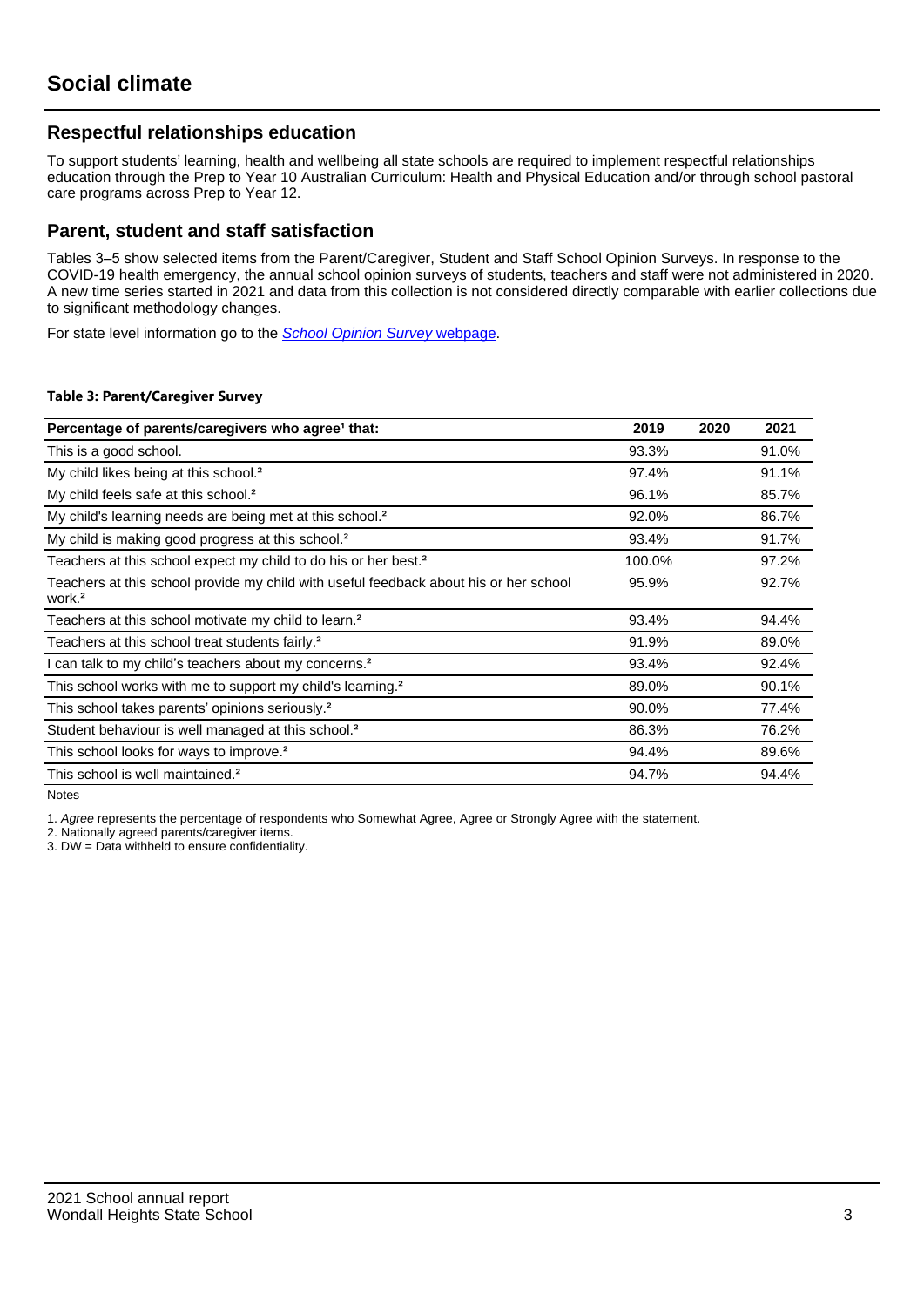#### **Table 4: Student Survey**

| Percentage of students who agree <sup>1</sup> that:                            | 2019   | 2020 | 2021  |
|--------------------------------------------------------------------------------|--------|------|-------|
| I like being at my school. <sup>2</sup>                                        | 97.5%  |      | 79.6% |
| I feel safe at my school. <sup>2</sup>                                         | 100.0% |      | 88.9% |
| My teachers motivate me to learn. <sup>2</sup>                                 | 98.3%  |      | 87.3% |
| My teachers expect me to do my best. <sup>2</sup>                              | 99.2%  |      | 94.2% |
| My teachers provide me with useful feedback about my school work. <sup>2</sup> | 95.0%  |      | 89.1% |
| Teachers at my school treat students fairly. <sup>2</sup>                      | 96.7%  |      | 80.4% |
| I can talk to my teachers about my concerns. <sup>2</sup>                      | 94.2%  |      | 73.2% |
| My school takes students' opinions seriously. <sup>2</sup>                     | 97.5%  |      | 59.6% |
| Student behaviour is well managed at my school. <sup>2</sup>                   | 94.2%  |      | 59.6% |
| My school looks for ways to improve. <sup>2</sup>                              | 97.5%  |      | 90.9% |
| My school is well maintained. <sup>2</sup>                                     | 99.2%  |      | 77.8% |
| My school gives me opportunities to do interesting things. <sup>2</sup>        | 99.2%  |      | 76.8% |

Notes

1. Agree represents the percentage of respondents who Somewhat Agree, Agree or Strongly Agree with the statement.

2. Nationally agreed student items.

3. DW = Data withheld to ensure confidentiality.

#### **Table 5: Staff Survey**

| Percentage of staff who agree <sup>1</sup> that:                                                            | 2019   | 2020 | 2021   |
|-------------------------------------------------------------------------------------------------------------|--------|------|--------|
| I feel confident embedding Aboriginal and Torres Strait Islander perspectives across the<br>learning areas. | 95.8%  |      | 85.0%  |
| I enjoy working at this school. <sup>2</sup>                                                                | 100.0% |      | 100.0% |
| I feel this school is a safe place in which to work. <sup>2</sup>                                           | 95.1%  |      | 86.2%  |
| I receive useful feedback about my work at this school. <sup>2</sup>                                        | 100.0% |      | 85.7%  |
| Students are encouraged to do their best at this school. <sup>2</sup>                                       | 100.0% |      | 100.0% |
| Students are treated fairly at this school. <sup>2</sup>                                                    | 100.0% |      | 93.3%  |
| Student behaviour is well managed at this school. <sup>2</sup>                                              | 87.5%  |      | 57.1%  |
| Staff are well supported at this school. <sup>2</sup>                                                       | 97.6%  |      | 89.7%  |
| This school takes staff opinions seriously. <sup>2</sup>                                                    | 100.0% |      | 86.2%  |
| This school looks for ways to improve. <sup>2</sup>                                                         | 100.0% |      | 100.0% |
| This school is well maintained. <sup>2</sup>                                                                | 100.0% |      | 100.0% |
| This school gives me opportunities to do interesting things. <sup>2</sup>                                   | 97.4%  |      | 92.9%  |

Notes

1. Agree represents the percentage of respondents who Somewhat Agree, Agree or Strongly Agree with the statement.

2. Nationally agreed staff items.

3. DW = Data withheld to ensure confidentiality.

## **Description of how this school manages non-attendance**

Queensland state schools manage non-attendance in line with the Queensland Department of Education procedures: [Managing Student Absences and Enforcing Enrolment and Attendance at State Schools](https://ppr.qed.qld.gov.au/pp/managing-student-absences-and-enforcing-enrolment-and-attendance-at-state-schools-procedure); and [Roll Marking in State Schools,](https://ppr.qed.qld.gov.au/pp/roll-marking-in-state-schools-procedure) which outline processes for managing and recording student attendance and absenteeism.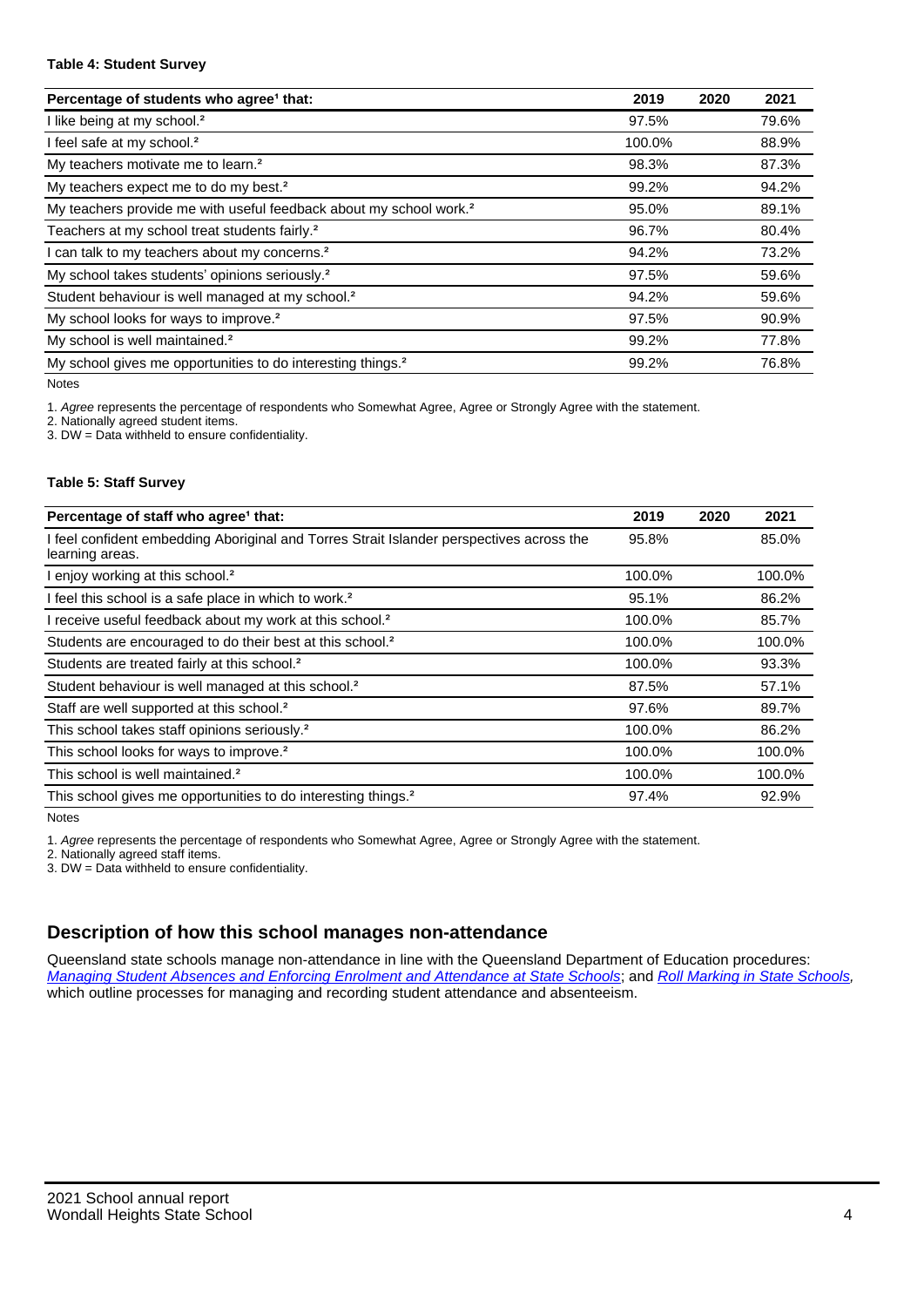## **School disciplinary absences**

#### **Table 6: Count of school disciplinary absences at this school**

| Type of school disciplinary absence | 2019 | 2020 | 2021 |
|-------------------------------------|------|------|------|
| Short suspension                    | 52   | 20   | 36   |
| Long suspension                     |      |      |      |
| Exclusion                           | 0    |      |      |
| Total                               | 53   | 20   | 38   |

Notes

1. School disciplinary absence (SDA) data is a total of short suspensions (1–10 days), long suspensions (11–20 days), exclusions and cancellations. 2. The number of SDAs is not the number of students who received an SDA as one student may be suspended several times in a school year. Each time a student is suspended it is recorded as an additional SDA. The data does not reflect the outcomes of appeal decisions.

3. 2020 data was impacted by the COVID-19 health emergency. There were significantly fewer SDAs during the home-based learning period (the first five weeks of Term 2) compared to other years.

# **School funding**

## **School income broken down by funding source**

School income, reported by financial year accounting cycle using standardised national methodologies and broken down by funding source is available via the [My School](http://www.myschool.edu.au/) website.

#### **How to access our income details**

- 1. Click on the My School link <http://www.myschool.edu.au/>.
- 2. Enter the school name or suburb of the school you wish to search.

|--|

3. Click on View School Profile to access the school's profile.



4. Click on Finances and select the appropriate year to view school financial information.

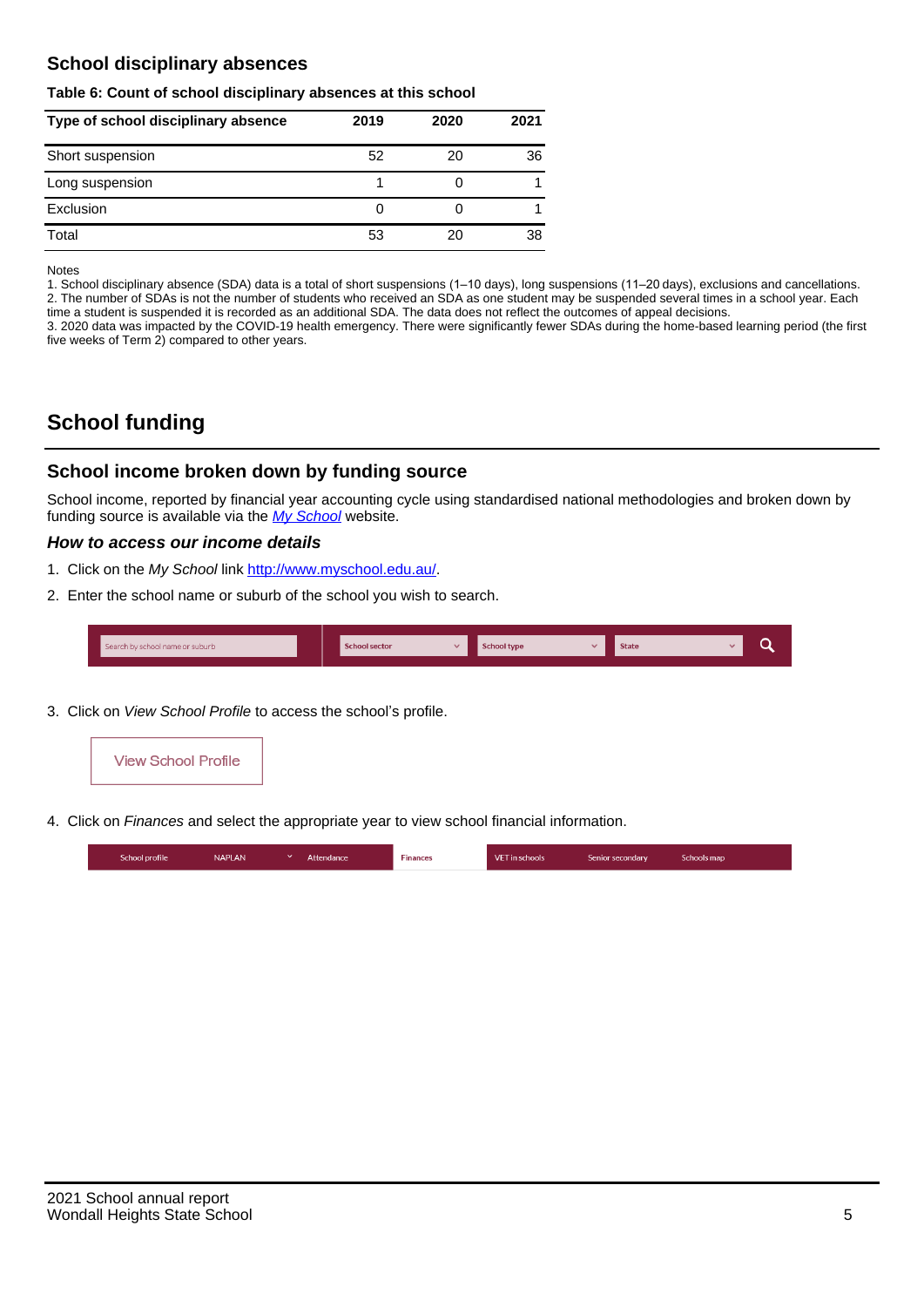# **Teacher standards and qualifications**

The Teacher registration eligibility requirements: Policy (p.1) states:

To be eligible for registration, a person must satisfy the Queensland College of Teachers (QCT) that they meet requirements regarding qualification and experience, or have otherwise met the requirements of the Australian Professional Standards for Teachers (APST). A person must also satisfy the QCT that they are suitable to teach and meet English language proficiency requirements. All these requirements are specified in the Act and the Education (Queensland College of Teachers) Regulation 2005 (the Regulation).

The qualifications required for teacher registration are successful completion of either -

- (a) a four-year initial teacher education program including teacher education studies of at least one year (e.g. a Bachelor of Education, or a double Bachelor degree in Science and Teaching) or
- (b) a one-year graduate initial teacher education program following a degree (e.g. a one-year Graduate Diploma of Education (Secondary) after a three-year Bachelor degree) or
- (c) another course of teacher education that the QCT is reasonably satisfied is the equivalent of (a) or (b). These are considered on a case-by-case basis.

For more information, please refer to the following link:

• <https://www.qct.edu.au/registration/qualifications>

# **Workforce composition**

## **Staff composition, including Indigenous staff**

#### **Table 7: Workforce composition for this school**

| <b>Description</b> | <b>Teaching staff</b> |      | Non-teaching staff |      |      | Indigenous staff |      |      |      |
|--------------------|-----------------------|------|--------------------|------|------|------------------|------|------|------|
|                    | 2019                  | 2020 | 2021               | 2019 | 2020 | 2021             | 2019 | 2020 | 2021 |
| Headcount          | 52                    | 51   | 51                 | 36   | 35   | 36               | <5   | <5   |      |
| <b>FTE</b>         | 47                    | 46   | 46                 | 22   | 22   | 23               | <5   | ה>   |      |

Notes

1. Teaching staff includes school leaders.

2. Indigenous refers to Aboriginal and Torres Strait Islander people of Australia.

3. FTE = full-time equivalent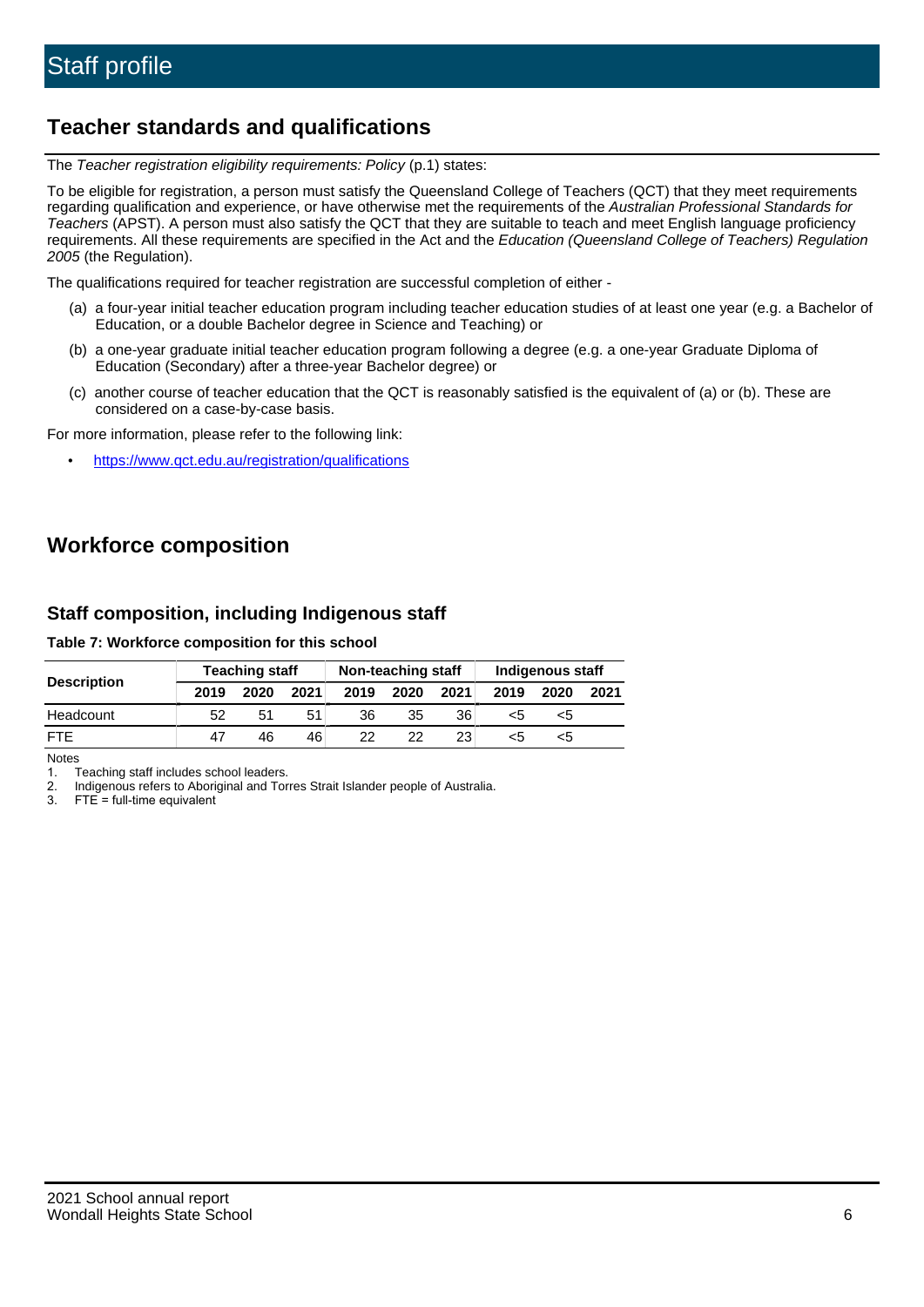# **Key student outcomes**

## **Student attendance**

Tables 8–9 show attendance rates at this school as percentages. In 2020, the COVID-19 health emergency affected student attendance in Queensland Government schools. Comparisons between 2020 and other years' attendance data should not be made.

#### **Table 8: Overall student attendance at this school**

| <b>Description</b>                                  | 2019 | 2020 | 2021 |
|-----------------------------------------------------|------|------|------|
| Overall attendance rate for students at this school | 93%  | 90%  | 92%  |

Notes

1. The attendance rate is the full- and part-time days attended as a percentage of enrolled school days.

2. Full-time students only.

#### **Table 9: Student attendance rates for each year level at this school**

| <b>Year Level</b> | 2019 | 2020 | 2021 |
|-------------------|------|------|------|
| Prep Year         | 93%  | 91%  | 94%  |
| Year <sub>1</sub> | 93%  | 90%  | 94%  |
| Year 2            | 93%  | 91%  | 92%  |
| Year <sub>3</sub> | 92%  | 91%  | 92%  |
| Year 4            | 93%  | 89%  | 91%  |
| Year 5            | 92%  | 91%  | 91%  |
| Year <sub>6</sub> | 92%  | 88%  | 90%  |

Notes

1. The attendance rate is the full- and part-time days attended as a percentage of enrolled school days.<br>2. Full-time students only.

Full-time students only.

3. DW = Data withheld to ensure confidentiality